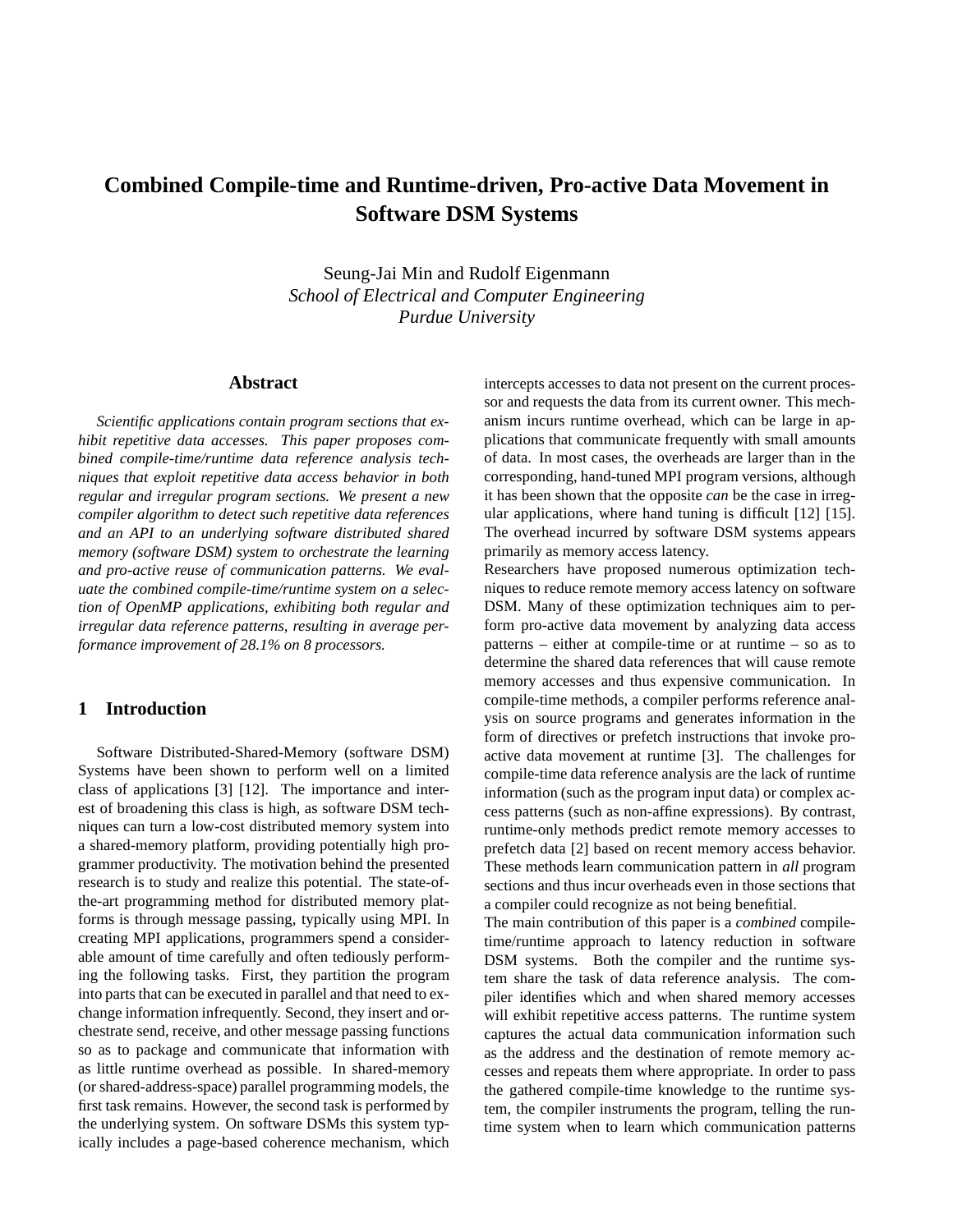and when and how to apply this knowledge to pro-actively move shared data between processors. The idea of combined compile-time/runtime solutions has been expressed by others [14, 11, 9]; however, our paper is the first to present a compiler algorithm and a corresponding application program interface (API), allowing the compiler and runtime system to work in concert. Our compiler algorithm focuses on the detection of repetitive data access patterns, which are then analyzed by the runtime system. This approach contrasts with methods where the compiler identifies potential remote accesses for the runtime system to learn from. By identifying repetitive patterns at compile time, our algorithm is able to avoid runtime overheads in remote accesses that do not exhibit regular patterns. Our approach also contrasts with related work that analyzes communication patterns at compile time [5, 8, 6]. Once our compiler identifies repetitive patterns, the communication of the involved program sections is analyzed at runtime, avoiding conservative compile-time decisions.

The specific contributions of the paper are

- a new compiler algorithm that detects repetitive communication patterns,
- a combined compile-time/runtime method and implementation that uses the compiler algorithm to activate learning phases and pro-active data movements in a software DSM system through an appropriate API,
- The evaluation of the combined compile-time/runtime system on a selection of OpenMP benchmarks, exhibiting both regular and irregular communication patterns, resulting in average performance improvement of 28.1% on 8 processors.

The remainder of this paper is organized as follows. Section 2 presents the compiler algorithm and the compiler instrumentation. Section 3 describes runtime mechanisms, which we implemented as extensions of the TreadMarks [1] software DSM system. Section 4 presents results. Section 5 contrasts our approach with related work, followed by conclusions in Section 6.

## **2 Compiler Analysis and Transformation**

The compiler plays a key role in our software DSM optimization techniques. It identifies program sections that exhibit repetitive communication patterns and controls the behavior of the runtime system, which learns and then proactively repeats these patterns.

## **2.1 Analysis of Repetitive Data References**

Figure 1 describes the algorithm that identifies repetitive reference behavior. Data references must meet two criteria to be classified as repetitive accesses in a given loop L.

#### 1 BEGIN  $\sim$  0.000  $\sim$  0.000  $\sim$  0.000  $\sim$  0.000  $\sim$  0.000  $\sim$  0.000  $\sim$  0.000  $\sim$  0.000  $\sim$  0.000  $\sim$  0.000  $\sim$  0.000  $\sim$  0.000  $\sim$  0.000  $\sim$  0.000  $\sim$  0.000  $\sim$  0.000  $\sim$  0.000  $\sim$  0.000  $\sim$  0.000  $\sim$  0.000 2 **EOR** each loop *I* 3 Initialize NonRepVar<sub>L</sub> set to { } Get SharedVar<sub>L</sub> set 4 **EOR** each basic block  $BB$ , in the control-flow graph of  $I$ 5. Calculate Path Condition Expression (PCEBB) for BBL 6. PCE is invariant = TRUE 7 **EQR** each variable v in  $PCF_{\text{ee}}$  $\mathsf{IF}(\mathsf{NOT}\mathsf{Is\_Invariant}(\mathsf{v}, \mathsf{L}))$ 9. PCE\_is\_invariant = FALSE 10. **IF** (*PCE\_is\_invariant*) 11 **EOR** each shared variable  $x_{02}$  accessed in BB. 12. **IF**  $(x_{BB}$  is an array variable  $)$ 13 **IF (NOT**  $Is\_Array\_Invariant(x_{BB}, L)$ ) 14.  $Add \, x_{BB}$  to  $NonRep \, Var_L$ 15. **ELSE IF** (*X<sub>BB</sub>* is NOT a scalar variable ) 16.  $Add \, x_{BB}$  to  $NonRep \, Var$ 17 **FISE** FISE 18. IF (the only loop-variant variable in PCE is the loop index of L) 19. Containing the shared variables accessed in BB, the shared variables accessed in BB, 20. COTO Line 11  $21$  FISE 22 **EXECUTE:** FOR each shared variable  $x_{\text{ee}}$  accessed in BB. 23. Add  $x_{BB}$  to  $NonRepVar<sub>l</sub>$ 24  $RepVar_{L} = SharedVar_{L}$  .  $NonRepVar_{L}$ 25. END 26. Boolean *Is Array Invariant* (array X, loop L) 27 **EOR** each variable v in the index expression of array  $X$ 28. **IF** (v is a scalar variable) 29 **IF (NOT Is\_Sequence\_Invariant (v, L))** return FALSE 30.  $E LSE IF(v is an array variable)$ 31. **IF(NOT Is\_Array\_Invariant (v, L))** return FALSE  $32$  FigF 33. Teturn FALSE 34 return TRUE 35 **END**

## **Figure 1. Repetitive Data Reference Analysis [a simplified version for extended abstract]**

(1) The reference must be made in a basic block that executes repeatedly in a sequence of iterations of  $L$  and  $(2)$  the involved variable must either be scalar or an array whose subscript expressions are *sequence invariant* in L. To check the first criterion, the algorithm determines the *path conditions* [4] for the basic block and tests for loop invariance in L of these conditions. The gist of checking the second condition is in testing sequence invariance of all array subscripts. Sequence invariance of an expression means that the expression assumes the same sequence of values in each iteration of L. (Invariance is a simple case of sequence invariance – the sequence consists of one value.) The output of the compiler algorithm is the set of shared variables that incur repetitive data references across the iterations of L.

The algorithm proceeds as follows. First, it constructs an inter-procedural control-flow graph of the program and identifies loop structures. It also gathers all shared variables, *SharedVar*. Next, for each loop L it identifies the set *Non-RepVar*, which are those variables that do *not* incur repetitive references. To this end, the algorithm determines the path condition expression (*PCE*) for each basic block *BB*. The path condition of a basic block *BB* describes the condition under which the control flow reaches *BB*. Essentially, all the branch statements of a program that reach *BB* have to be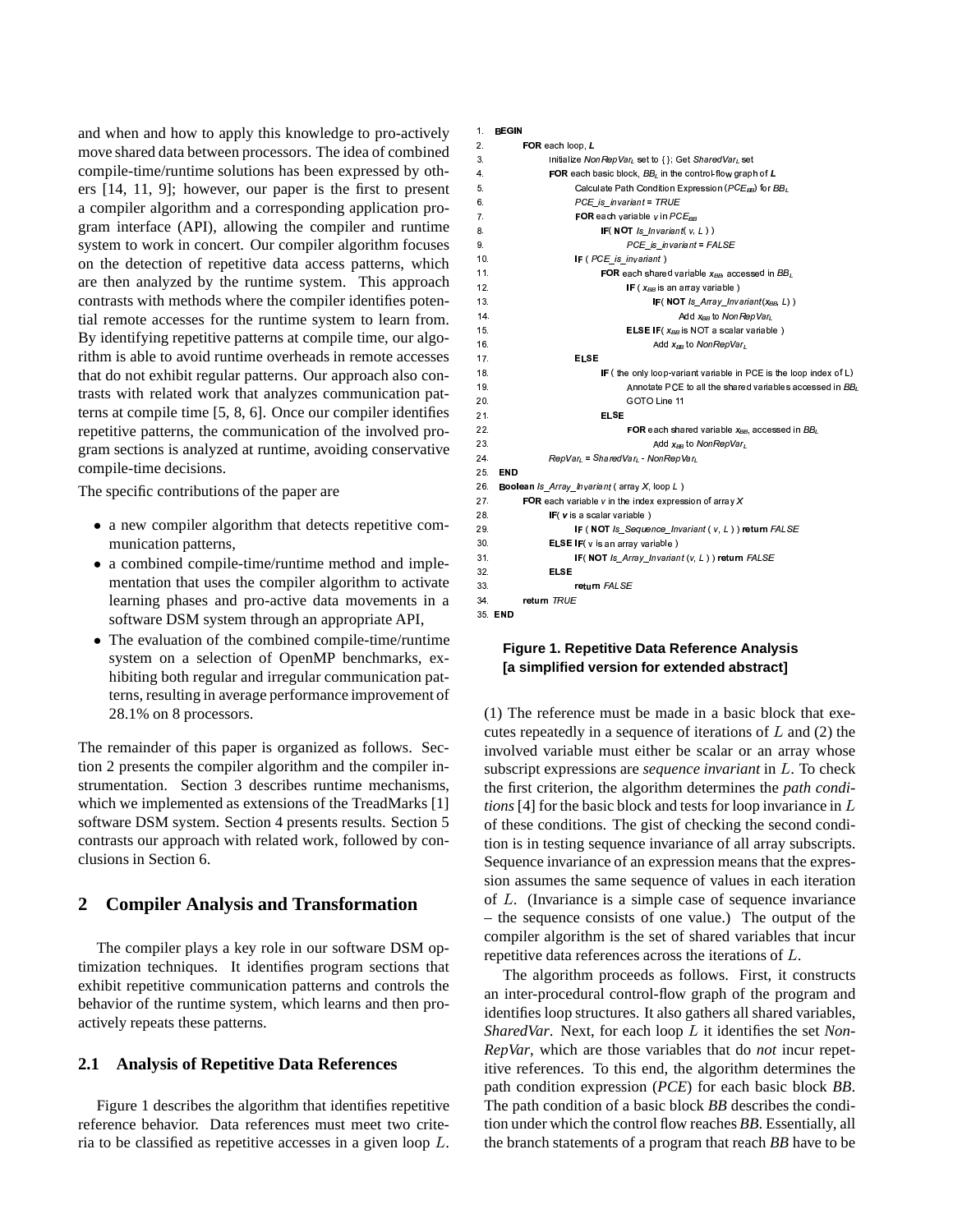examined to compute the path condition for *BB*. For example, in an if-statement with condition  $c, c = true$  becomes part of the *PCE* of all basic blocks in the then block and  $c = false$  becomes part of the *PCE* of all basic blocks in the else block. Path condition analysis uses methods introduced by others (e.g., [4]). Loop invariance of each variable in *PCE* is checked using the function *Is Invariant(variable, loop)*, which builds on classical compiler methods.

Shared variables in basic blocks with loop-invariant *PCE* are handled as follows. Scalars and arrays with sequenceinvariant subscripts incur regular accesses. All other variables (such as pointers and structs) are included in *NonRep-Var*. The sequence invariance of a variable *v* is checked using the function *Is Sequence Invariant(v, L)*, which traces the use-def chains of  $\nu$  to test the invariance of the sequence of values that are assigned to *v* in L.

All shared variables in *BBs* with loop-variant path condition expressions are included in *NonRepVar* with the exception of loop-index-dependent *PCEs*, where the only loopvariant variable is L's index variable. For such *PCEs* the compiler is able to determine the iterations of  $L$  that execute the involved *BBs*. We will explain this case in more detail in Section 2.3. Finally *NonRepVar* is subtracted from *Shared-Var*, resulting in the desired output of the algorithm.

Not shown in Figure 1 is a corner case that becomes relevant if we take parallel execution of loop  $L$  into consideration. If there is a critical section*C* in *L*, the order of processors entering that critical section varies from iteration to iteration, causing irregular communication behavior on otherwise regular accesses. Our algorithm also moves all shared variables accessed in critical sections to the *NonRepVar* set.

## **2.2 Compiler/Runtime System Interface**

The compiler instruments the code to communicate its findings to the runtime system. It does this through an API containing two functions, which tell the runtime system when/where to learn communication patterns and when/where to repeat them, respectively. The overall model of program execution is important at this point. We assume that the program contains an outer, serial loop (e.g., a timestepping loop), within which there are a sequence of parallel loops, each terminated by a barrier synchronization. This execution model is consistent with that of many OpenMP programs. We refer to this outer loop as the target loop. The compiler identifies the target loop as the outer-most loop containing parallel sections and a non-empty *RepVar* set. Next, it partitions the target loop body into *intervals* – a program section delimited by barrier synchronizations. The API includes the following functions, which the compiler inserts at the beginning of each interval.

– Get CommSched(*CommSched-id*, *StaticVarList*)

– Run CommSched(*CommSched-id*)

In Get CommSched API, communication schedule identifier



**Figure 2. Compiler translation example**

(*CommSched-id*) and *StaticVarList* are passed to the runtime system as parameters. *StaticVarList* is the list of shared variables with repetitive reference patterns, which will benefit from pro-active data movement at the beginning of the interval. *StaticVarList* is obtained by intersecting the set of shared variables accessed within the interval and *RepVar*, the set of shared variables with repetitive reference patterns described in Section 2. When Get CommSched is invoked, the runtime system learns the communication pattern of the variables listed in *StaticVarList* and creates a communication schedule, which is the set of data (pages in case of pagebased software DSM) that experienced remote memory access misses. On a call to Run CommSched, the runtime system finds the communication schedule using *CommSched-id* and pro-actively moves the data according to that schedule.

#### **2.3 Example**

Figure 2 explains our algorithm by an example. Figure 2 (a) shows the OpenMP source code, annotated by basic block numbers. The corresponding control-flow graph is given in Figure 2 (b). The back edges in the control-flow graph corresponds to the two loops. We refer to the outer loop as *L1* and the inner loop as *L2*. By the algorithm in Figure 1, the path condition expression (*PCE*) for the ba-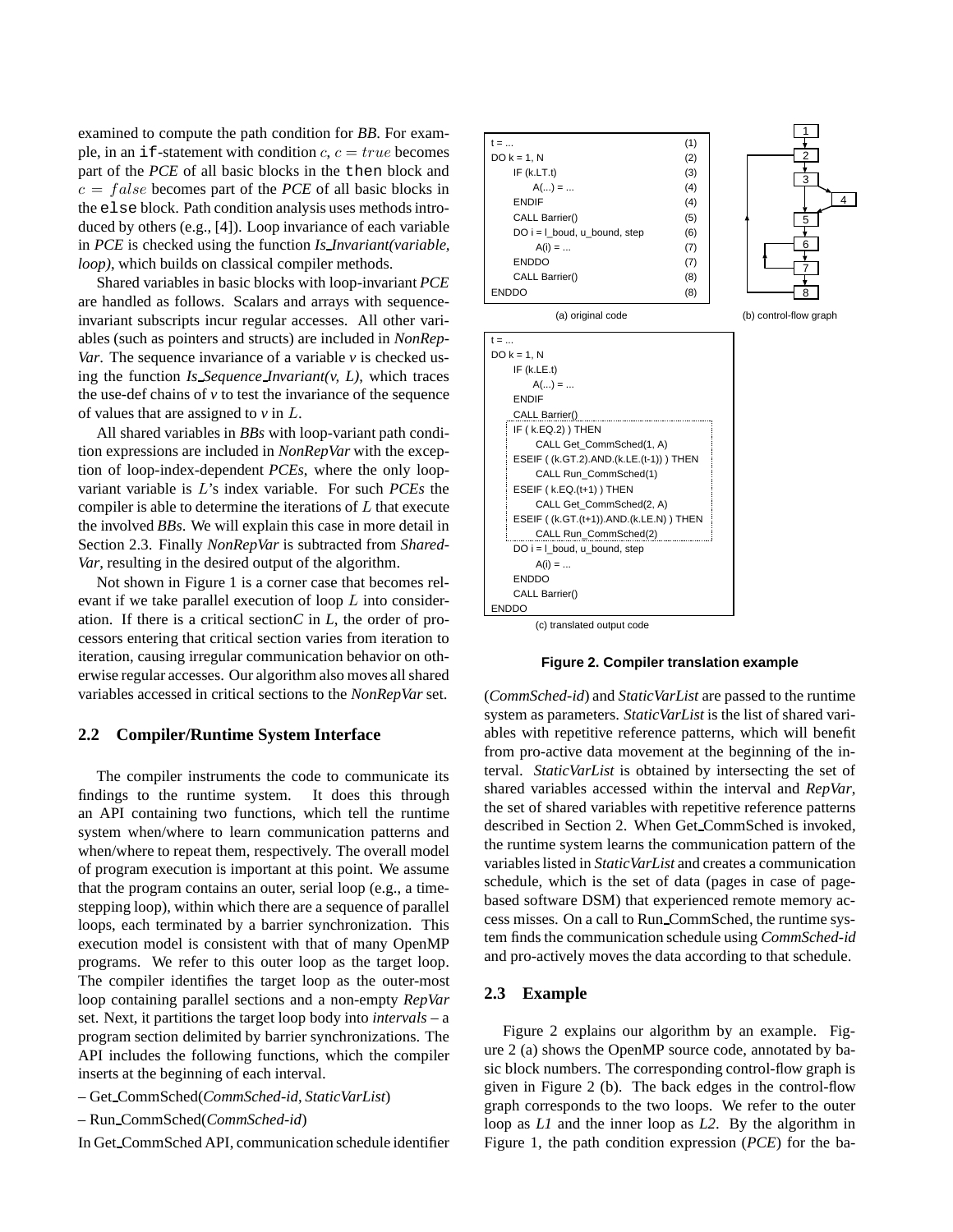sic block  $BB_4$  is  $(k < t)$ . *PCE* of  $BB_4$  is a loop-indexdependent *PCE* because the only non-invariant variable in *PCE* is the index variable k of L1. From this information, the compiler recognizes that the control-flow will continuously follow the path from  $BB_3$  to  $BB_4$  to  $BB_5$  when *L1* iterates from 1 to  $t$ -1. In  $BB_6$ , i (the index variable of an array A) is *sequence invariant* to L1 because the sequence of values that  $i$  will have in  $L1$  do not change across the iterations of L1. Then, the compiler determines that a shared array *A* in loop L1 will exhibit two regular communication patterns during the  $(1 \le k \le t)$  period and the  $(t \le k \le N)$ period, respectively.

Figure 2 (c) is the instrumented code after the translation where the statements inside the dotted box are inserted by the compiler to pass the compile-time knowledge to the runtime system. The phases of learning and applying the communication schedule are delayed by one iteration in the instrumented code, because the first iteration of each regular period tends to incur cold misses.

## **3 The Runtime System**

## **3.1 The Base Runtime Shared Memory System**

We use the TreadMarks [1] software DSM as the baseline software shared memory runtime system in our experiments. TreadMarks provides explicitly parallel programming primitives similar to those used in hardware shared memory machines. The system supports a lazy invalidate [10] version of a release consistent (RC) memory model. The virtual memory hardware is used to detect accesses to shared memory and the consistency unit is a virtual memory page.

### **3.2 The Augmented Runtime System**

[*This section to be expanded in the final paper.*] We have modified the TreadMarks version 1.0.3.3 to support the pro-active data movement with message aggregation. The augmented runtime system captures the communication pattern and creates the communication schedule during the interval where *Get CommSched* is called. On a call to *Run CommSched*, the augmented runtime system applies the communication schedule by pro-actively moving data. When there are multiple messages to the same processor, those messages are aggregated into a single message to reduce the number of messages communicated. Also, the shared data that are pro-actively moved will not incur remote memory misses during the execution, which results in the reduction of DSM coherence overheads.

## **4 Results**

We evaluated the combined compile-time/runtime system on a selection of SPEC OMP and NAS OpenMP benchmarks, exhibiting both regular and irregular communica-



**Figure 3. Number of messages of our compiletime/runtime system normalized to that of the baseline TreadMarks**

tion patterns. Our commodity cluster consists of Pentium-II/Linux nodes, connected via standard 100Mbps Ethernet networks. We used five Fortran programs: WUPWISE, SWIM, and APPLU from the SPEC OMP benchmarks and CG from the NAS OpenMP benchmarks and SpMul. The OpenMP applications are translated into TreadMarks programs using the PCOMP compiler [13]. Among these programs, WUPWISE, SWIM, and APPLU are regular applications and CG and SpMul are mixed regular/irregular applications. We performed repetitive data reference analysis according to the proposed compiler algorithm and instrumented the programs with the described API functions for pro-active data movement. Overall, our applications show regular communication patterns in most of their execution, even in irregular program sections. For example, CG and SpMul have indirect array accesses. In both applications, the indirection arrays are defined outside each target loops and the compiler analysis is able to determine that the involved array accesses exhibit regular communication patterns. However, when our compiler analysis detects nonrepetitive data references, such as array accesses with loopvariant subscript arrays or shared data accesses within critical sections in the applications, it identifies such accesses to have irregular communication patterns and does not apply pro-active data movement. Owing to the precise compiler analysis, we can selectively apply pro-active data movement to only shared variables that show regular communication patterns.

We measured the number of messages generated during the execution of programs in the proposed compile-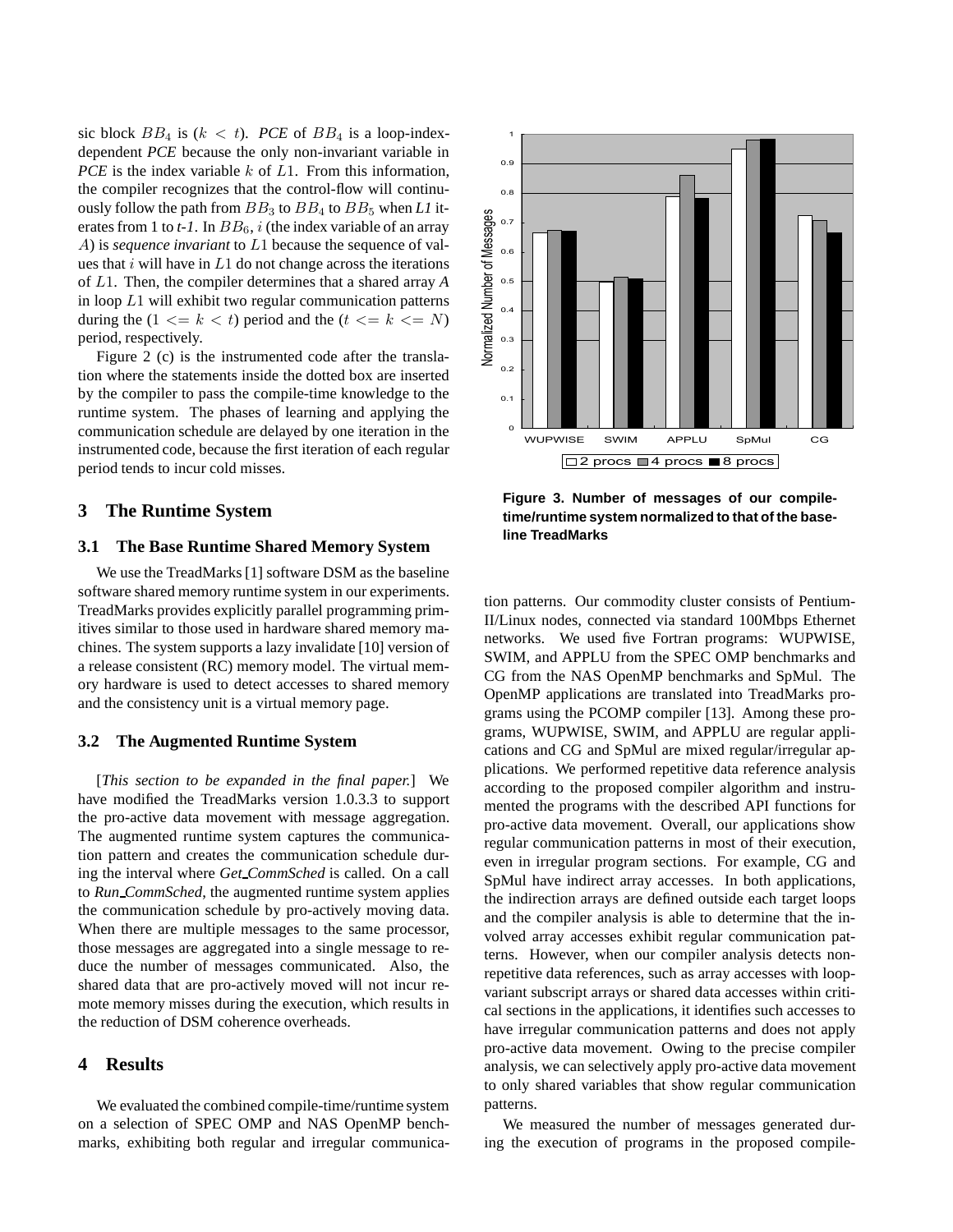

**Figure 4. Speedup for TreadMarks and Compiletime/Run-time optimized version of TreadMarks**

time/runtime system. Figure 3 illustrates the number of messages of the proposed system normalized to that of the baseline TreadMarks. As shown in the graph, our approach reduces the number of messages in the software DSM by up to 49% and on average by 27% on 8 processors. The reduction of the number of messages is achieved by the aggregation of communication messages. Figure 4 presents the performance of the baseline TreadMarks and that of the proposed compile-time/runtime system compared to the sequential execution times. Programs are executed on 1, 2, 4, and 8 processors. On 8 processors, the proposed technique achieves 28.1% performance improvement over the baseline TreadMarks system. The performance enhancement mainly comes from the reduction of the number of messages and the reduction of the page fault overhead. Our compiler analysis makes it possible to obtain these reductions by applying pro-active data movement to the right data at the right time.

## **5 Related Work**

Based on how communication analysis is achieved, we categorize previous works into compile-time only, runtime only and compile-time/runtime integrated techniques.

Dwarkadas et al. [3] describe an integrated compiletime/runtime software DSM. Their work is a compile-time approach because the communication analysis is performed by the complier. Their compiler computes data access patterns for the individual processors and the runtime system uses this information to aggregate communication. Their communication analysis uses regular section descriptors to represent the regular array access as linear expressions of the upper and lower bounds along each dimension, and includes stride information. Therefore, the access patterns that can be analyzed are limited to linear expressions of array indices. Our compiler analysis does not have this restriction, as long as the expression shows repetitive data references.

Bianchini et al. [2] propose and simulated the Adaptive++ technique, a runtime only data prefetching strategy for software DSM. Their technique improves the performance of regular parallel applications by using the past history of memory access faults to adapt between repeated-phase and repeated-stride prefetching modes. Adaptive++ does not issue prefetches during periods when the application is not exhibiting one of these two types of behavior and is thus behaving irregularly. This method [2] learns communication patterns in *all* program sections throughout the program execution. Thus, this approach incurs avoidable overhead when there are communication pattern changes during the execution and even when the application has completely repetitive patterns because the runtime system has to continuously monitor and predict the communication patterns.

The third approach is a combined compile-time/runtime analysis of remote data communication. Viswanathan and Larus [14] showed how a parallel-language compiler helps a predictive cache coherence protocol to implement shared memory communication efficiently for applications with unpredictable but repetitive communication patterns. Their compiler uses data-flow analysis to detect remote shared memory accesses in parallel functions. When their compiler identifies that there will be communication in a parallel phase, it places directives to invoke a pre-send phase of the predictive protocol on all processors. Keleher et al. [11] [9] described a modified home-based protocol to selectively employ a hybrid invalidate/update coherence protocol. Their scheme uses update an protocol that pre-sends data by flushing updates at barriers when data are consistently communicated between the same set of processors and applies an invalidate protocol for the remaining data. Their compiler locates data that will likely be communicated in a stable pattern, then inserts calls to DSM routines to apply the flush operation. Since their compiler annotation does not guarantee that the communication pattern is static, there will be unnecessary data movement among processors when there are shared data with dynamic access pattern or a communication pattern changes during execution. Both Viswanathan and Larus [14] and Keleher et al. [11] [9] presented compiler analyses to detect remote references. However, their compilers do not identify repetitive patterns and thus cause runtime overheads in *all* program sections. Also, as compile-time analysis is intrinsically conservative, they do not capture remote accesses precisely. This contrasts with our precise runtime learning of such accesses, enabling further overhead re